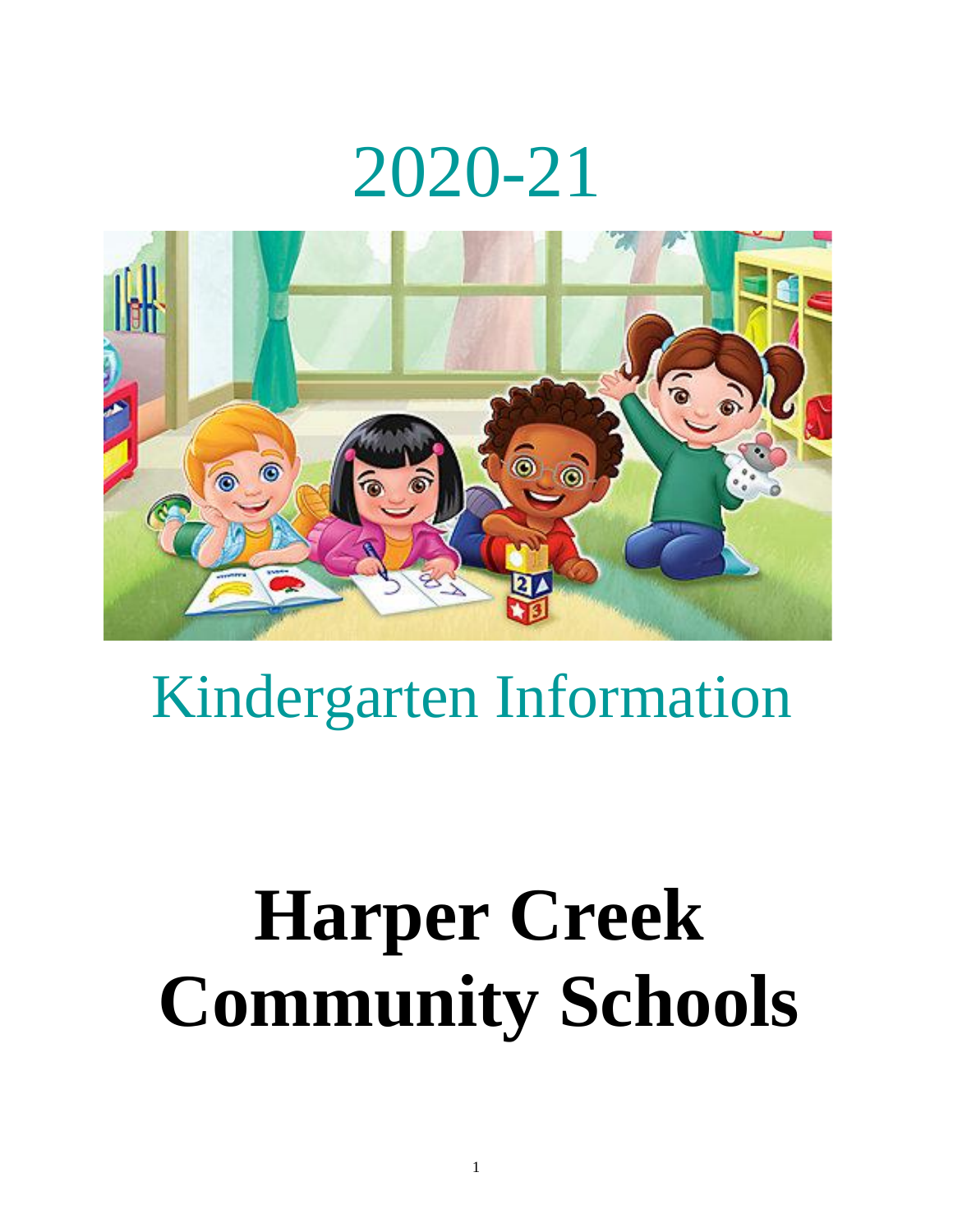#### **HARPER CREEK COMMUNITY SCHOOLS**

The mission of Harper Creek Community Schools, is to educate, empower, and equip our students for life. To meet this mission we focus on five strategic goals:

- Student achievement and equity
- Safe and nurturing environment
- Student/family/community partnership
- Talent recruitment and development
- Financial health

Harper Creek Elementary Schools mission is to cultivate students who LEAD, developing people who make a difference in an ever changing world.

- Lead by example
- Encourage kindness
- Act respectfully
- Do the right thing



#### **BEADLE LAKE ELEMENTARY SCHOOL 8175 C DRIVE NORTH 441-3250**

#### **SONOMA ELEMENTARY SCHOOL 4640 B DRIVE SOUTH 441-7800**

#### **WATTLES PARK ELEMENTARY SCHOOL 132 SOUTH WATTLES ROAD 441-5850**

*All Harper Creek elementary staff believe students will master challenging content and complex problem-solving skills.*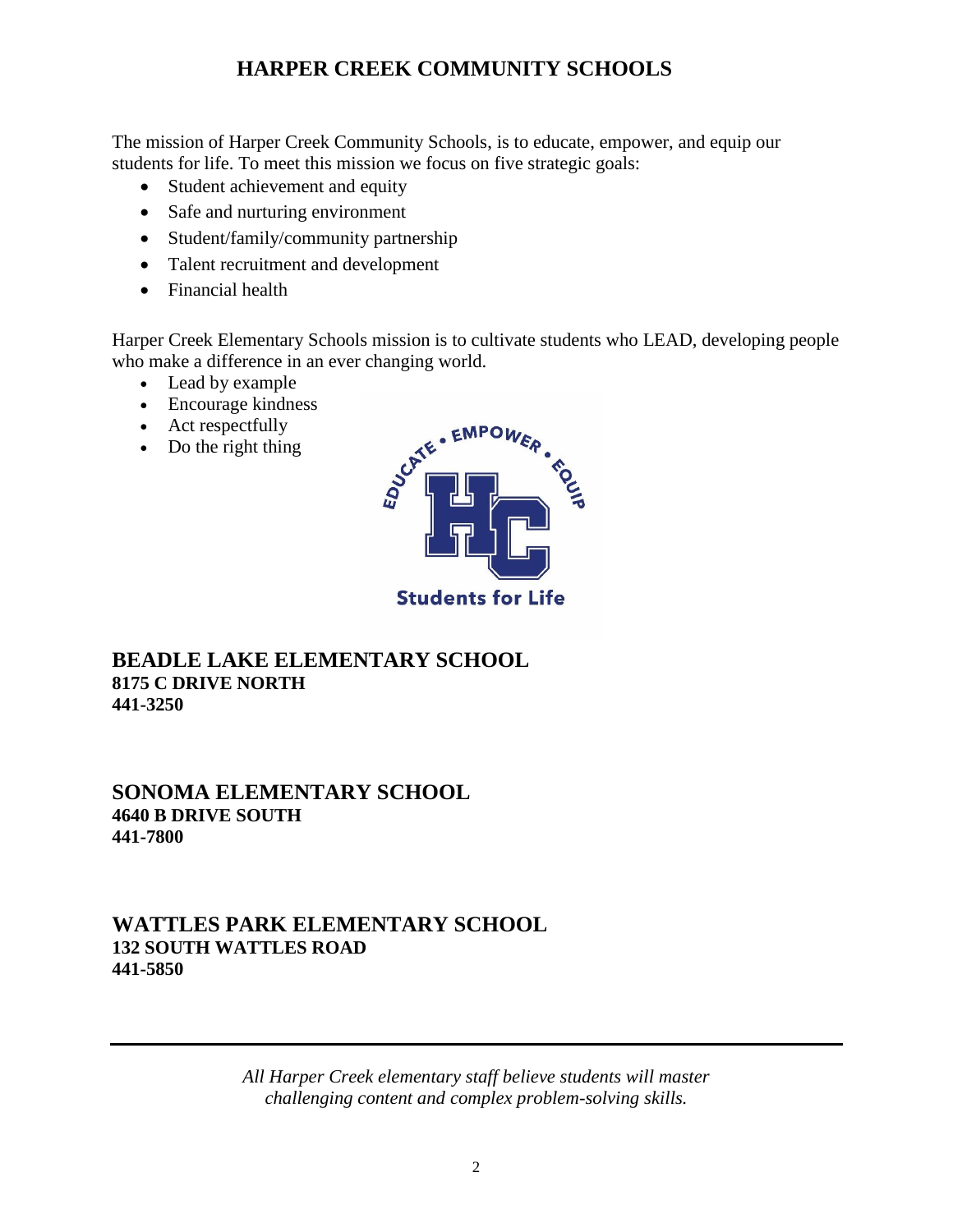### **HARPER CREEK COMMUNITY SCHOOLS EARLY CHILDHOOD PHILOSOPHY**

The purpose of kindergarten in the Harper Creek Community Schools is to promote the development of the whole child. This includes social, emotional, physical, and academic growth in preparation for first grade and, ultimately, to lay a foundation for life-long learning.



## **REGISTRATION**

- Michigan Law permits children to enter school if they will be **five years old on or before September 1 st** of the school year.
- To enroll your child, you will need:
	- 1. Your child's legal birth certificate with the raised seal.
	- 2. Up-to-date immunizations:
		- o **DTaP:** 4 doses are required with 1 dose given on or after the age of 4.
		- o **Polio:** 4 doses are required with 1 dose given on or after the age of 4. *If dose 3 administered on or after the age of 4, only 3 doses are required.*
		- o **MMR:** 2 doses are required on or after the age of 1 and at least one month apart.
		- o **Hepatitis B:** 3 doses are required.
		- o **Varicella (Chicken Pox):** 2 doses are required on or after the age of 1.
		- o **Hepatitis A:** 2 doses are recommended on or after the age of 1.
		- o **Influenza:** 1 dose recommended annually during flu season.
		- o **Vision screening** is required.

All immunizations must be spaced apart as required by the Immunization guidelines to count as valid doses. Documentation of laboratory evidence of immunity is acceptable instead of vaccination with the vaccine. Please contact your school nurse or your medical provider for any questions on vaccinations.

- 3. Verification of residency is required. Please provide a utility bill, a property sale paper, or rental agreement with your name and address. If you do not have any proof, you will need to fill out a Verification of Residency form at the Administration building.
- Students who have failed to receive the above immunizations WILL BE EXCLUDED from school UNTIL parents provide proof that ALL REQUIRED IMMUNIZATIONS have been given, or have a waiver on file.
- **All of the above must be provided before the student can start school.**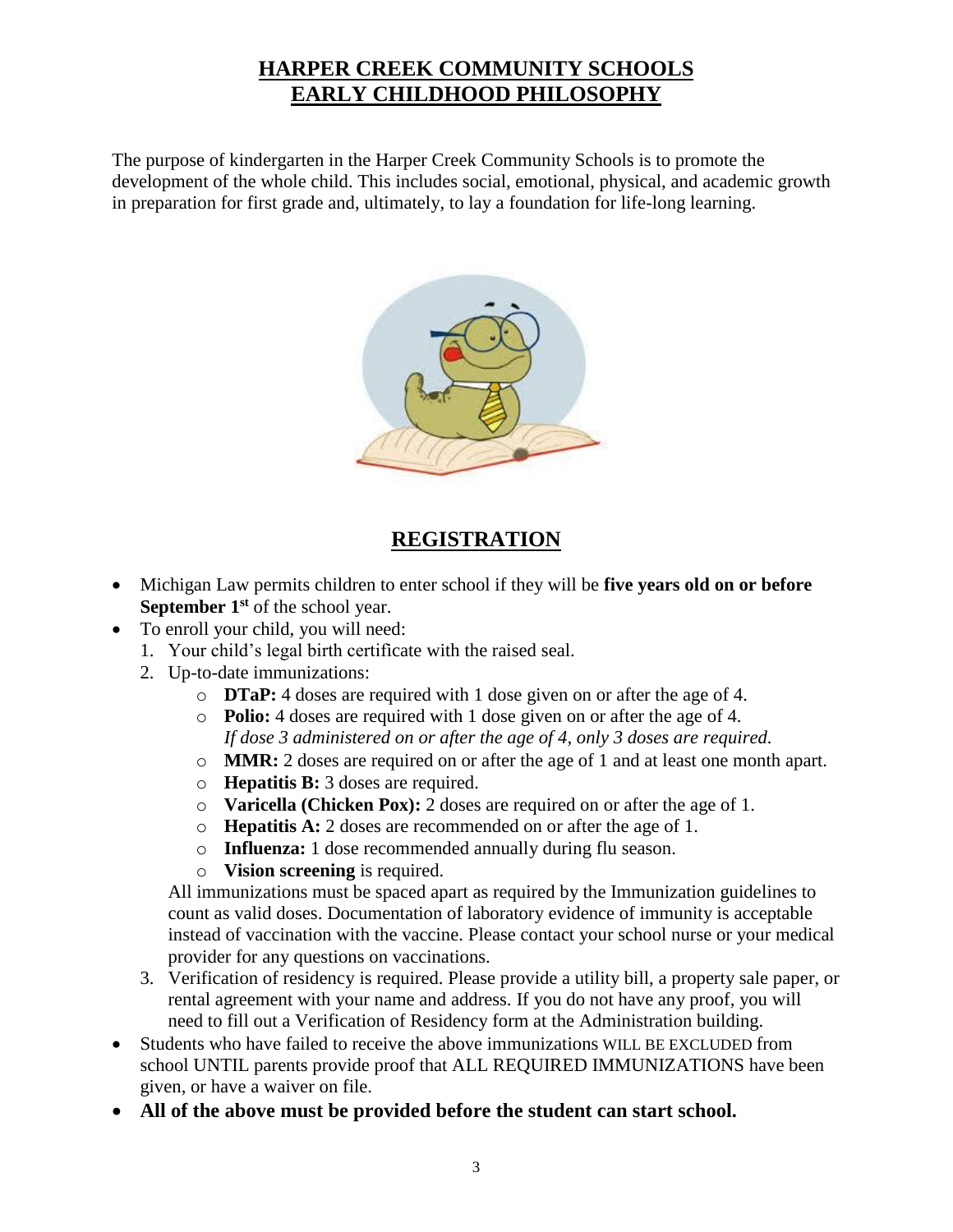### **EARLY CHILDHOOD CURRICULUM**

#### **BELIEFS**

- Child growth and development are sequential in nature.
- Children grow and develop at varying rates.
- Curriculum will consist of teacher-planned learning activities introducing basic skills in language, reading, writing, math, and science.
- Children learn by:
	- playing.
	- using all of their senses.
	- repeating and practicing.
	- building on past knowledge and experiences.
	- observing.
	- trying and learning from errors.
	- exploring.
	- imitating.
	- being reinforced.
	- listening.
	- manipulating objects.
	- questioning.
	- experiencing direct instruction.



- Children learn best in classrooms where:
	- they feel respected and valued as worthwhile individuals.
	- they feel physically comfortable and secure.
	- they experience success.
	- they participate in varied and multi-sensory learning experiences.
	- parents are accepted and involved in the learning experiences.
	- the class size is small enough for teachers to observe children and to spend time with their students.
	- behavioral expectations are fair, consistent, and clearly stated.
	- learning objectives are designed with children's development in mind.
	- learning objectives are developed to align with our Michigan Curriculum Framework.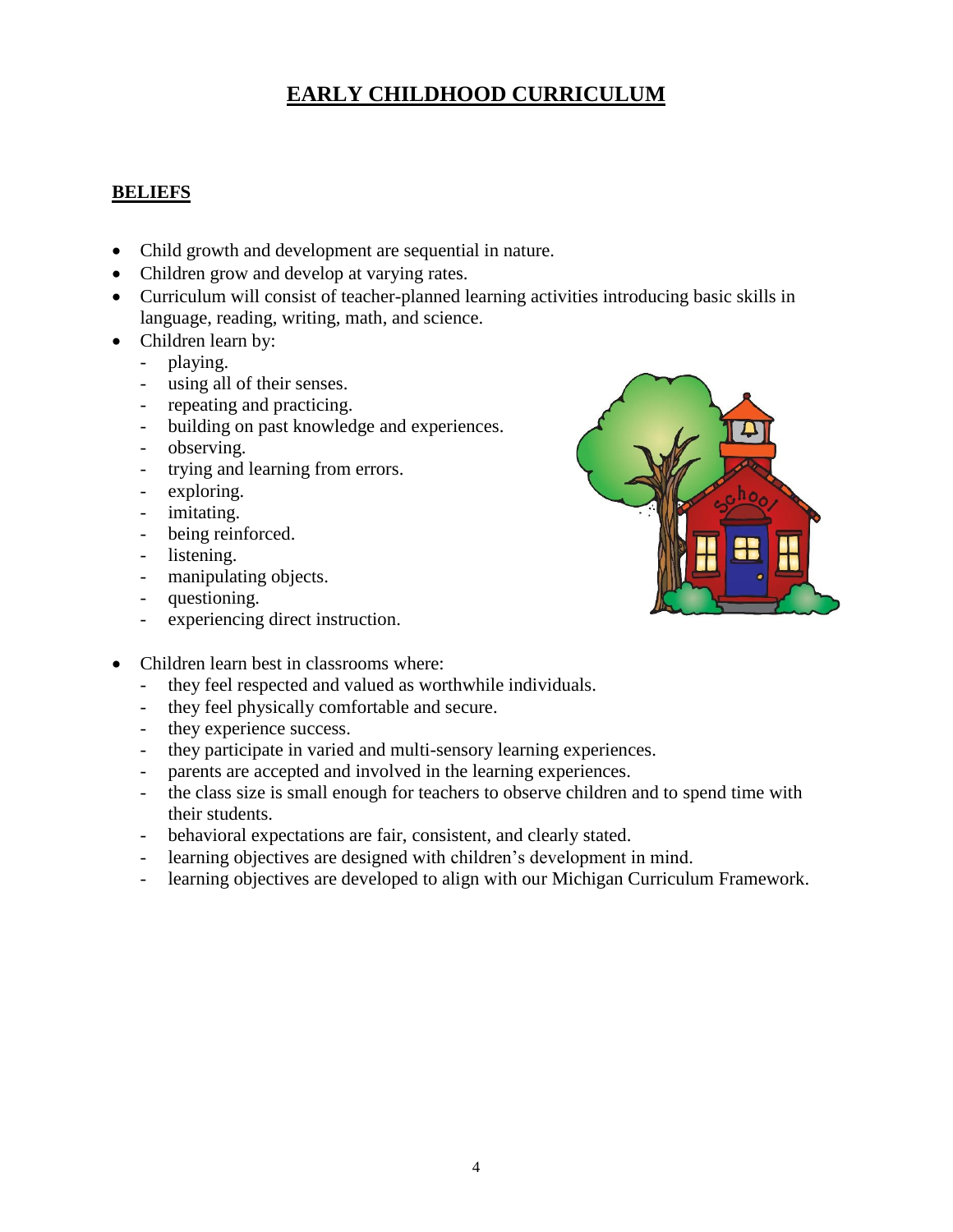# **GENERAL SCHOOL POLICIES**

| <b>ABSENCE</b>                     | Please call our Operation Concern/Attendance Hotline explaining the reason<br>for an absence or tardy.<br>Beadle Lake Elementary 441-3255<br>٠<br>Sonoma Elementary 441-7805<br>$\bullet$<br>Wattles Park Elementary 441-5855                                                                                                                                                                                                                                                                                                                            |
|------------------------------------|----------------------------------------------------------------------------------------------------------------------------------------------------------------------------------------------------------------------------------------------------------------------------------------------------------------------------------------------------------------------------------------------------------------------------------------------------------------------------------------------------------------------------------------------------------|
| <u>ARRIVAL</u>                     | Do not bring your child to school early, as there is no supervision until buses<br>arrive at 8:30 AM (8:25 AM at Beadle Lake).                                                                                                                                                                                                                                                                                                                                                                                                                           |
| <b>ATTENDANCE</b>                  | Remember that being on time and attending regularly will help your child<br>establish a pattern that is essential for future success. The kindergarten year<br>is a very important time for children. When your child is ill, he/she should<br>be kept home from school. Parents should be alert to symptoms such as a fever,<br>rash, runny nose, sore throat, or upset stomach. If your child has a<br>communicable disease, please notify the office.                                                                                                 |
|                                    | When your child returns to school from an absence, a written note explaining<br>the reason for the absence as well as the date(s) of the absence with a<br>parent/guardian signature is required. An "excused" absence will only be<br>considered if a written note is submitted to the office within two days of<br>your child's return to school. At times you may be asked to bring in a<br>doctor's note if your child has been sick for numerous days.                                                                                              |
| <b>COMMUNICATION</b>               | Periodically, your child will bring home information from the school letting<br>you know of specific events and things going on in the classroom, school, and /<br>or community. Communications may come in the form of emails, newsletters,<br>BLOOMZ, written notices, and / or phone messages. Please pay close<br>attention to these notices and mark your calendar accordingly.                                                                                                                                                                     |
| <b>CLOSING OF</b><br><b>SCHOOL</b> | School closings or delays will be broadcast on local radio,<br>television stations, facebook, and can be found on our website,<br>www.harpercreek.net. In the event of an EMERGENCY EVACUATION,<br>students may be dismissed early. Parents should review with their children<br>what steps they would like them to take in the event of an early dismissal.<br>Please do not direct your child to use the school phone, and do not call the<br>school unnecessarily. You may call 979-5317 and listen to the prompts for<br>updated school information. |
| <b>CLOTHING</b>                    | Please have your child wear clothing that is clean, comfortable, and suitable for<br>floor and outdoor activities. Be sure that buttons, zippers, and fasteners are in<br>good working order and can be done and undone by your child independently.<br>Please consider sending an extra set of clothes to change into due to accidents.<br>Boots, coats, and other clothing items should be labeled with your child's<br>name.                                                                                                                          |
| <b>CONFERENCES</b>                 | Parent-teacher conferences are held two times per school year. Both parents<br>are encouraged to attend. It is helpful if you jot down questions and comments<br>you wish to cover during conferences. Report cards are issued three times<br>during the year.                                                                                                                                                                                                                                                                                           |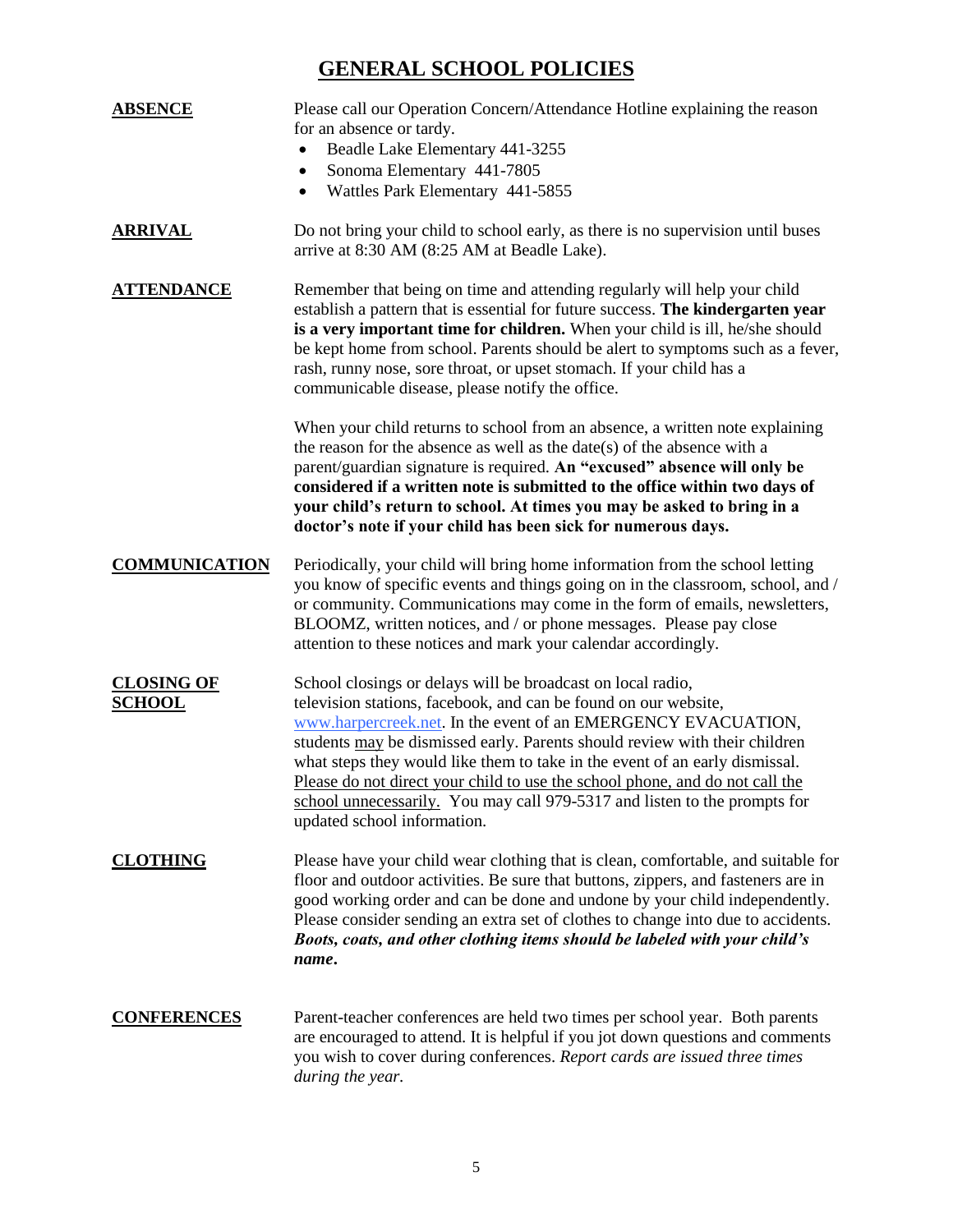| <b>DISMISSAL</b>      | Parents picking up students early from school for appointments must do so<br>through the office. On the first day of school, prepare your child to ride the bus<br>or walk to school unaccompanied.                                                                                                                                                                                                                                                                                                                                                                                                                                                                                                                           |
|-----------------------|-------------------------------------------------------------------------------------------------------------------------------------------------------------------------------------------------------------------------------------------------------------------------------------------------------------------------------------------------------------------------------------------------------------------------------------------------------------------------------------------------------------------------------------------------------------------------------------------------------------------------------------------------------------------------------------------------------------------------------|
| <b>MEDICATION</b>     | Should your child need to take medicine at school, you will need to complete<br>the appropriate paperwork in the office. We also need a form signed by a<br>physician. Any medication must be in its original container.                                                                                                                                                                                                                                                                                                                                                                                                                                                                                                      |
|                       | Per Board of Education Policy, an adult must bring all medications to the<br>school. This includes over the counter medications such as cough drops and<br>throat lozenges.                                                                                                                                                                                                                                                                                                                                                                                                                                                                                                                                                   |
| <b>MONEY</b>          | Any money sent to school should be placed in a sealed envelope with the<br>child's name, the teacher's name, and the purpose. Checks are to be made<br>payable to Harper Creek Community Schools unless otherwise indicated.                                                                                                                                                                                                                                                                                                                                                                                                                                                                                                  |
| <b>NAME TAG</b>       | Transportation tags will be provided by the school after registration is<br>completed. Please have your child wear this transportation tag during the first<br>week of school.                                                                                                                                                                                                                                                                                                                                                                                                                                                                                                                                                |
| <b>RESPONSIBILITY</b> | Responsibility is an essential part of kindergarten. Please help your child be<br>responsible for bringing a backpack daily, returning library books, and<br>wearing tennis shoes on P.E. day. In 2016, the Michigan Legislature passed a<br>law that requires schools to identify learners who are struggling with reading<br>and writing and to provide additional help. The law states that third graders<br>may repeat third grade if they are more than one grade level behind beginning<br>with the 2019-2020 school year.                                                                                                                                                                                              |
| <b>TARDINESS</b>      | The expectation is for students to arrive on time and remain in school until<br>school is dismissed. When arriving late, please come to the office and sign<br>your child in.                                                                                                                                                                                                                                                                                                                                                                                                                                                                                                                                                 |
| <b>TRANSPORTATION</b> | Whether your child is to walk to school or ride the bus, it is important that you<br>choose the safest route and practice it with your child several times before the<br>first day of school. If your child is to be picked up or if you change the usual<br>transportation plans, we must have a note signed by the parent stating the<br>changed plans or your child will be sent home in the usual manner. If you<br>drive your child to school, please follow the parking policy of your building.<br>Please see individual building handbooks for further information.<br>For the safety of our kindergarten students, we ask that parents make<br>a visible contact with the bus driver before the child exits the bus. |
| <b>VISITORS</b>       | All visitors must report immediately to the office upon entering the<br><b>building.</b> Visitations may be arranged by contacting the classroom teacher.<br>Parents are requested to call at least one day in advance to schedule a visitation.<br>Visitors/parents are required to wear visitor badges while in the building.                                                                                                                                                                                                                                                                                                                                                                                               |